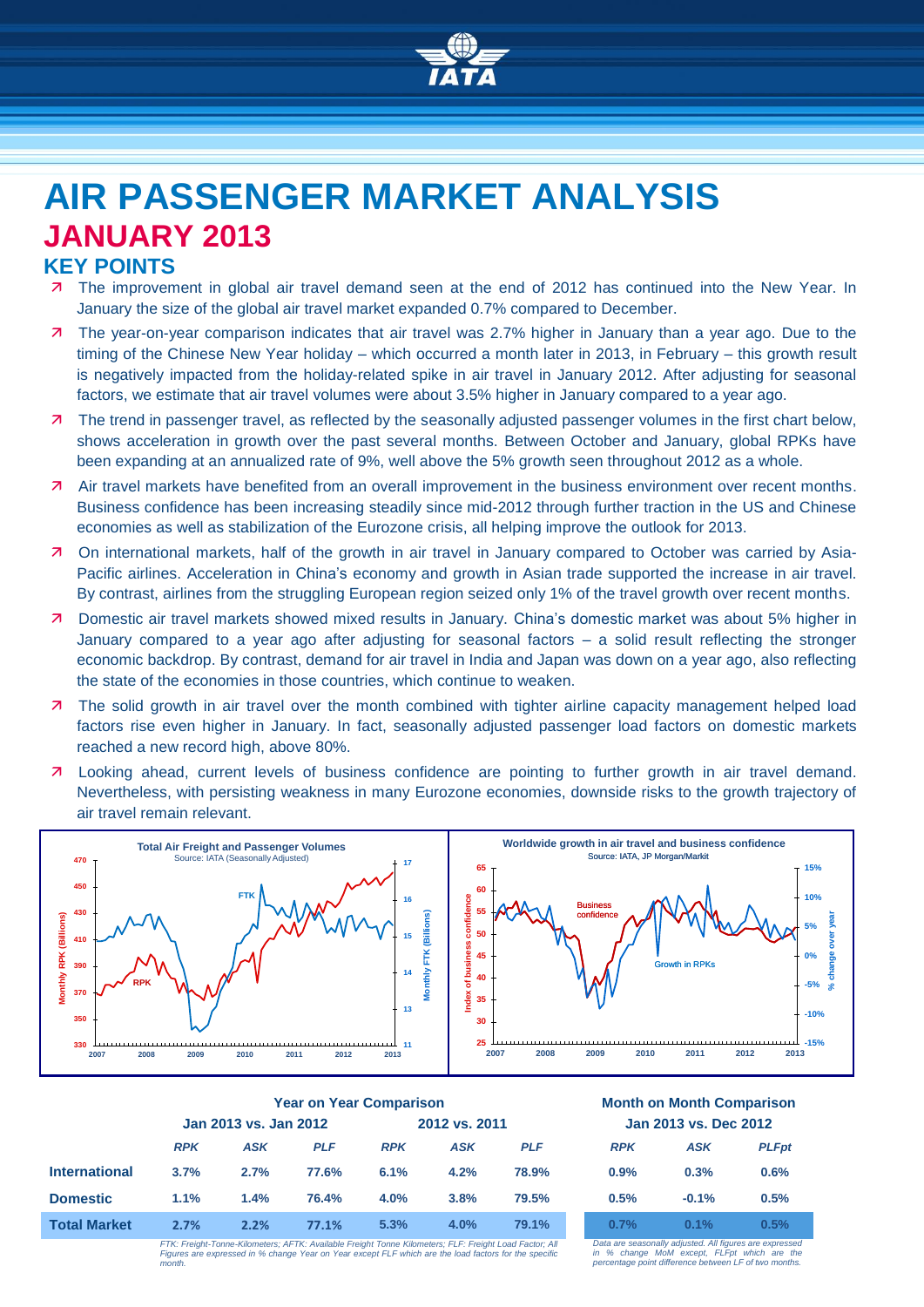# **PASSENGER MARKET**

#### **International Markets**



- 7 The growth trend in international passenger travel picked-up in January over the month, with growth of 0.9% compared to December. This result, combined with the faster growth trend over recent months, is in contrast to the mostly flat movement of international passenger volumes throughout much of 2012.
- Airlines in emerging markets have taken the greatest share of the growth in passenger travel over recent months. On international markets, half of the growth in air travel over the last 4 months was carried by Asia-Pacific airlines. After showing weakness throughout the middle parts of 2012, as the Eurozone crisis impacted several export-dependent economies in the region, acceleration in the Chinese economy and a pick-up in Asian trade growth have supported an increase in air travel demand. In January, international travel on Asia-Pacific airlines was up just 0.1% compared to a year ago, but this growth rate is distorted by the timing of the Chinese New Year. After adjusting for seasonal factors, growth in air travel was about 3% higher in January compared to a year ago. A further look at the seasonally adjusted data shows that the monthly growth trend was strong in January, with international travel on Asia-Pacific airlines expanding 0.9% compared to December – this equates to a 10% annualized rate of growth.
- **7** Middle Eastern airlines have also seen strong growth in passenger demand since Q4, in fact a quarter of the increase in international air travel in January compared to October was carried by Middle Eastern airlines. The airlines in this region continue to post the strongest growth rates, with international travel up 14.3% in January compared to a year ago. Airlines in this region have benefited from network expansion into emerging markets where demand for air travel has been supported by robust economic growth.
- Airlines in Africa and Latin America continue to post strong growth on international markets with growth of 9.4% and 12.2% in January compared to a year ago. Some African nations, including those in resource-rich parts of West Africa, are posting the fastest economic growth rates globally and provided sustained demand for air transport services. Robust economic growth in several Latin American economies has supported growth of air travel for airlines that region. Nations such as Peru, Chile, Bolivia and Colombia have all experienced economic growth above the regional average, helping reduce unemployment rates and boost consumer demand.
- By contrast, European and North American airlines continue to record the slowest growth rates on international markets. Although the US economy continues to gain traction with consumers becoming more optimistic, airline capacity management has limited growth in RPKs. International traffic was up just 1.5% in January compared to a year ago, the slowest growth of any region. However, North American airlines achieved the highest load factors among regions at 79.4% in January. In contrast to the total international market trend, European airlines have seen no growth in international passenger volumes since October 2012. Although the peak of the Eurozone crisis appears to have subsided, several economies in the region are facing slow or no economic growth and high unemployment rates. Compared to a year ago, European airlines international traffic was up just 2.1% in January.
- International market load factors have reflected the increase in traffic over recent months, continuing to improve into the New Year. International load factors gained 0.6% pt between December and January, with airlines in all regions except Europe keeping capacity growth below the expansion in traffic.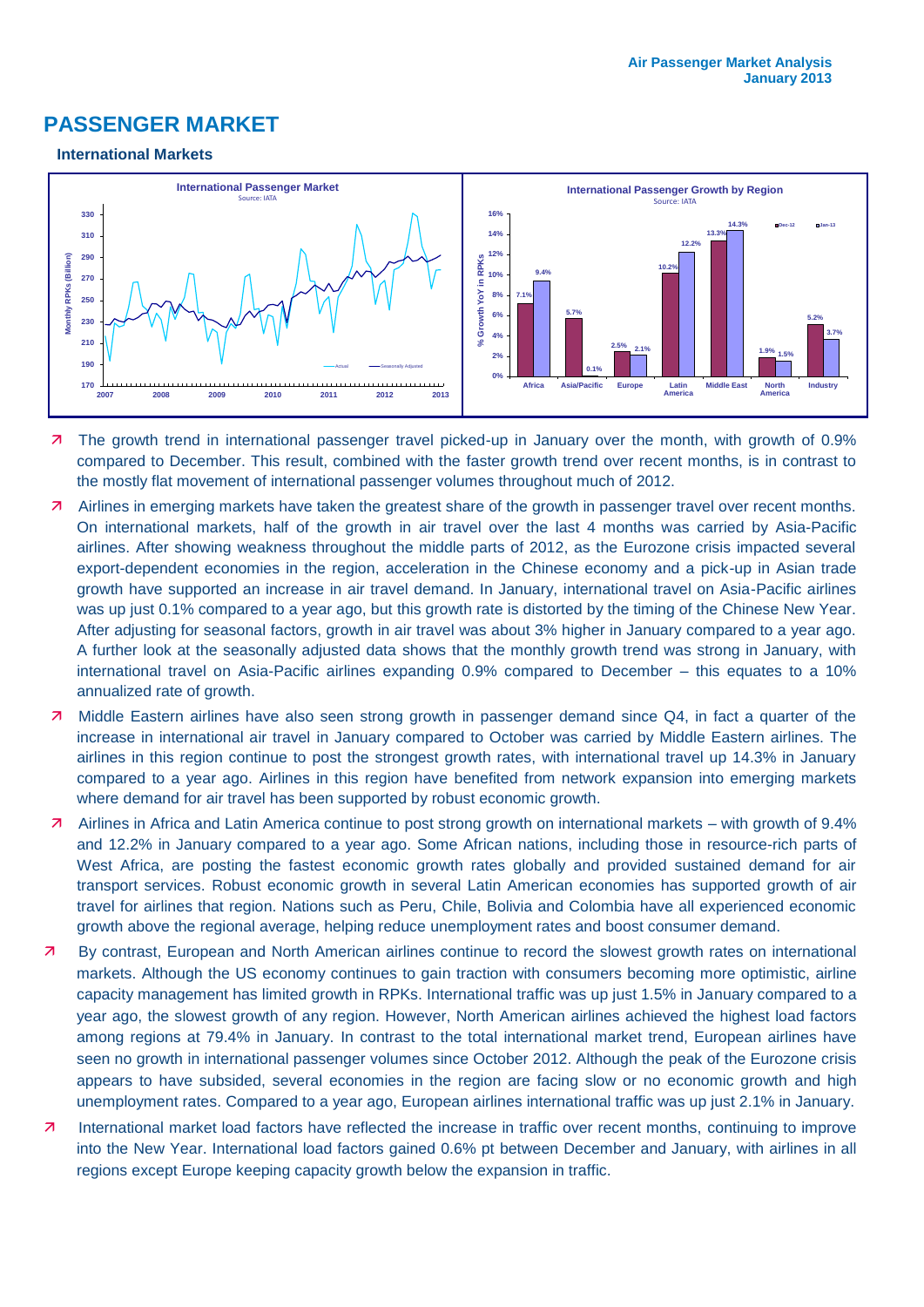

#### **Domestic Market**



- 7 Total domestic air travel expanded over the month, despite mixed results among markets in January. China's growth was impacted by the timing of the Chinese New Year, but after adjusting for seasonal factors, growth in air travel was about 5% higher in January compared to a year ago – a solid result reflecting the stronger economic backdrop and continually improved business confidence.
- **7** With distance from the economic problems of the Eurozone and continued demand for commodities from major trade partners, sustained growth in the Australian economy has helped the domestic air travel market to keep expanding. Australian domestic air travel grew at a solid rate – in excess of 5% - in 2012, and in January the market was 4.8% higher than a year ago.
- By contrast, demand for air travel in India and Japan was down on a year ago, also reflecting the state of the economies in those countries, which continue to weaken. India's domestic market was down 4.9% in January on a year ago. Other than the slowing economy, the Indian market has also been adjusting capacity downward from previously unsustainable levels. Japan's air travel market was down 3.0% in January compared to a year ago. Although there was rebound in air travel after the tsunami in early 2011, the trend in air travel has been largely flat since late 2011, with the size of the market in January 12% below pre-tsunami levels. Demand has been suppressed by a gradually weakening export-dependent economy, which has suffered from the Eurozone crisis.
- Air travel in Brazil's domestic market started 2013 with a negative result, contracting 3.7% in January compared to a year ago. Although relatively low unemployment and growth in incomes should provide a solid base for air transport demand, airlines are facing a difficult operatizing environment as economic growth continues to fall below expectations. This has prompted airlines to reduce capacity, which was down 9.1% in January compared to a year ago, thereby also limited growth in domestic RPKs.
- **7** The growth in domestic air travel overall combined with tighter airline capacity management helped load factors rise even higher in January. In fact, seasonally adjusted passenger load factors on domestic markets reached a new record high, above 80%, with the US markets seeing the largest improvement in load factors in January compared to December (0.7%).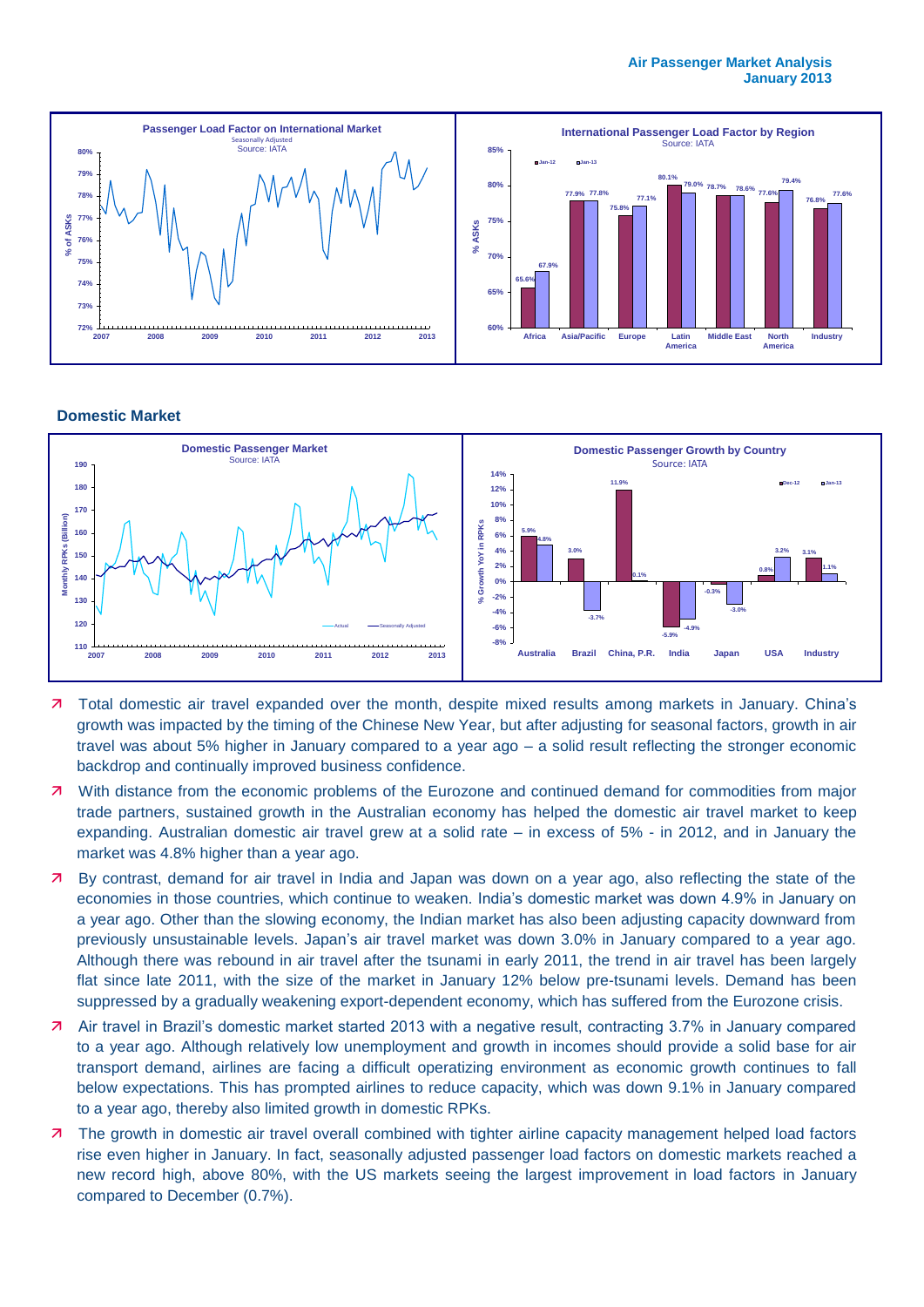

### **Total Market (Domestic + International)**



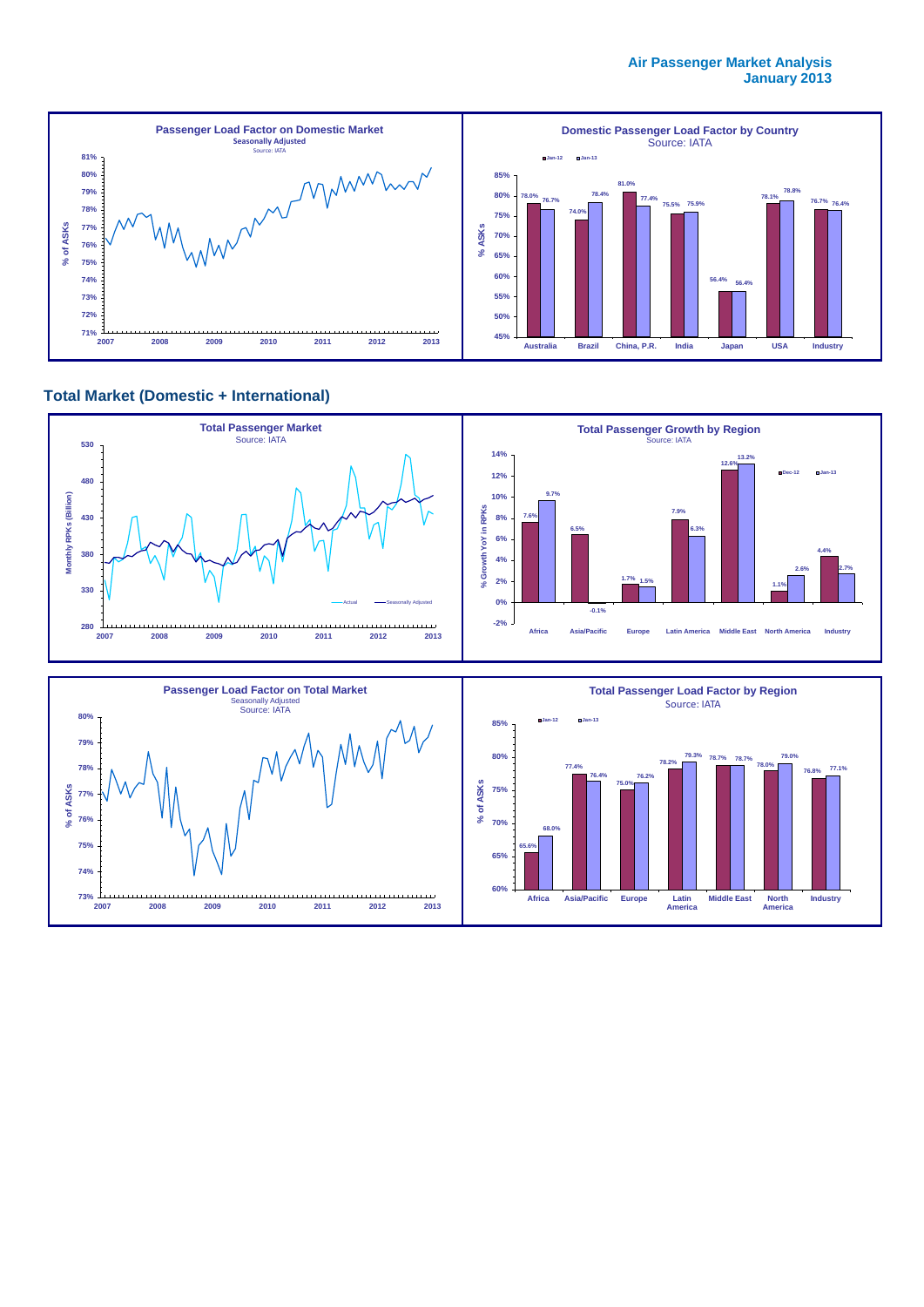# **ANNEX**

| <b>Year on Year</b><br><b>Comparison</b> | Jan 2012 vs. Jan 2013 |            |            | 2012 vs. 2011 |            |            |  |
|------------------------------------------|-----------------------|------------|------------|---------------|------------|------------|--|
|                                          | <b>RPK</b>            | <b>ASK</b> | <b>PLF</b> | <b>RPK</b>    | <b>ASK</b> | <b>PLF</b> |  |
| <b>Africa</b>                            | 9.4%                  | 5.8%       | 67.9%      | 7.6%          | 7.1%       | 67.1%      |  |
| <b>Asia/Pacific</b>                      | 0.1%                  | 0.1%       | 77.8%      | 5.2%          | 3.0%       | 77.5%      |  |
| <b>Europe</b>                            | 2.1%                  | 0.4%       | 77.1%      | 5.3%          | 3.2%       | 80.5%      |  |
| <b>Latin America</b>                     | 12.2%                 | 13.7%      | 79.0%      | 8.7%          | 7.8%       | 77.8%      |  |
| <b>Middle East</b>                       | 14.3%                 | 14.4%      | 78.6%      | 15.4%         | 12.5%      | 77.4%      |  |
| <b>North America</b>                     | 1.5%                  | $-0.8%$    | 79.4%      | 1.9%          | 0.3%       | 82.0%      |  |
| <b>International</b>                     | 3.7%                  | 2.7%       | 77.6%      | 6.1%          | 4.2%       | 78.9%      |  |
| <b>Australia</b>                         | 4.8%                  | 6.6%       | 76.7%      | 5.3%          | 7.6%       | 77.5%      |  |
| <b>Brazil</b>                            | $-3.7%$               | $-9.1%$    | 78.4%      | 8.6%          | 4.8%       | 71.8%      |  |
| China P.R.                               | 0.1%                  | 4.7%       | 77.4%      | 9.5%          | 11.3%      | 80.9%      |  |
| <b>India</b>                             | $-4.9%$               | $-5.3%$    | 75.9%      | $-2.1%$       | 0.3%       | 72.9%      |  |
| Japan                                    | $-3.0%$               | $-2.9%$    | 56.4%      | 3.6%          | 2.3%       | 62.0%      |  |
| <b>US</b>                                | 3.2%                  | 2.4%       | 78.8%      | 0.8%          | 0.4%       | 83.3%      |  |
| <b>Domestic</b>                          | 1.1%                  | 1.4%       | 76.4%      | 4.0%          | 3.8%       | 79.5%      |  |
| <b>Africa</b>                            | 9.7%                  | 5.8%       | 68.0%      | 7.3%          | 6.5%       | 67.7%      |  |
| <b>Asia/Pacific</b>                      | $-0.1%$               | 1.3%       | 76.4%      | 6.1%          | 5.3%       | 77.4%      |  |
| <b>Europe</b>                            | 1.5%                  | $-0.1%$    | 76.2%      | 5.1%          | 2.9%       | 79.6%      |  |
| <b>Latin America</b>                     | 6.3%                  | 4.8%       | 79.3%      | 9.6%          | 7.6%       | 76.1%      |  |
| <b>Middle East</b>                       | 13.2%                 | 13.1%      | 78.7%      | 15.2%         | 12.4%      | 77.5%      |  |
| <b>North America</b>                     | 2.6%                  | 1.2%       | 79.0%      | 1.3%          | 0.4%       | 82.9%      |  |
| <b>Total Market</b>                      | 2.7%                  | 2.2%       | 77.1%      | 5.3%          | 4.0%       | 79.1%      |  |

*RPK: Revenue-Passenger-Kilometers; ASK: Available-Seat-Kilometers; PLF: Passenger-Load-Factor; All Figures are expressed in % change Year on Year except PLFwhich are the load factors for the specific month.*